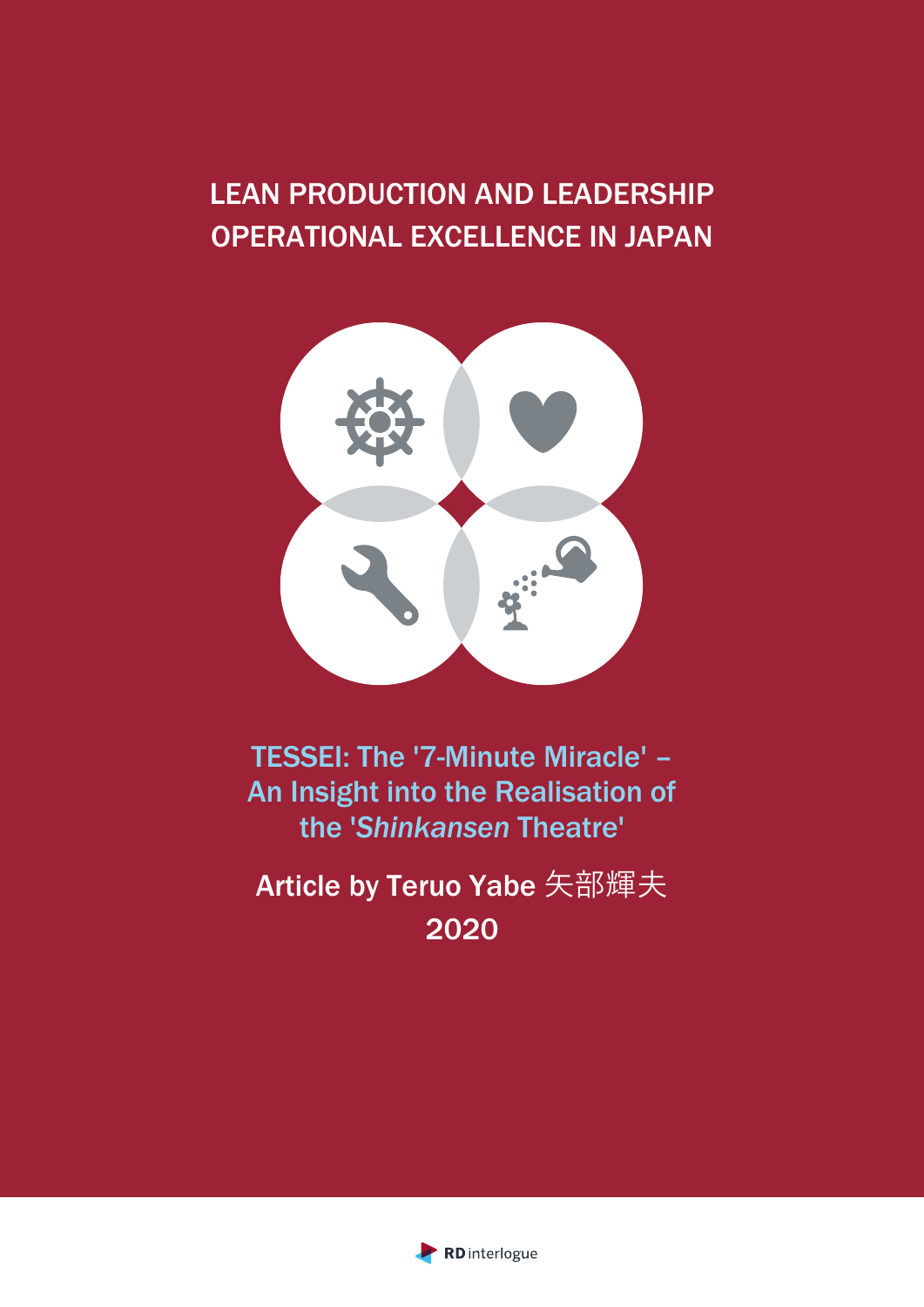## Article for Background Reading

| <b>Title</b>                                              | TESSEI: The '7-Minute Miracle' – An Insight into the Realisation of the 'Shinkansen<br>Theatre'                                                     |
|-----------------------------------------------------------|-----------------------------------------------------------------------------------------------------------------------------------------------------|
| Author                                                    | Teruo Yabe 矢部輝夫                                                                                                                                     |
| <b>Published</b>                                          | on the company website of Link and Motivation Inc., section 'The Meaning of Work',<br>27.11.2020 Im-tmw.com/the-meaning-of-work/omotenashi-company/ |
| <b>German Translation</b> Roman Ditzer<br>(from Japanese) |                                                                                                                                                     |
| <b>English Translation</b><br>(from German)               | lan Bennett                                                                                                                                         |
| <b>Version</b>                                            | September 2021                                                                                                                                      |

The author Teruo Yabe is a former executive of the *Shinkansen* cleaning company TESSEI. A subsidiary of the East Japan Railway Company (JR-EAST), TESSEI is responsible for the cleaning of the *Shinkansen* carriages at the Tokyo Station terminus – all in the space of just a few minutes before the trains set off again. During his time at TESSEI, the author succeeded in reforming the company and bringing about a revolution in its corporate culture. Along the way, it was possible to improve and consistently standardise the work processes. Looking back, he feels that the biggest hurdle was the attitude of the staff. The breakthrough came by changing this attitude.

Cleaning was seen by the employees themselves as inferior work, and what the Japanese refer to with the abbreviation '3K': dirty, difficult, dangerous<sup>[1](#page-1-0)</sup>. Yabe quickly reinterpreted this abbreviation into the feeling that customers should have about the work of TESSEI employees: 'gratitude, inspiration, impressiveness' [2](#page-1-1).' This brought about a change in perspective and a paradigm shift. The key concept of 'hospitality' (*omotenashi*) allowed the staff to feel pride in their work. Only when this attitude changed did it become possible to cooperate constructively and operate with high efficiency.

*"Before I came to TESSEI, the general perception of the work was 'cleaning'. My message was: Of course cleaning is part of it, but so is helping passengers with their problems and creating a friendly atmosphere when setting off. By using the term 'all-round service', I wanted to say that we should aim for an all-round service for Shinkansen passengers." Teruo Yabe[3](#page-1-2)*

The report clearly demonstrates that leadership is the biggest lever in corporate reform. It also shows the need to have a good mix of top-down and bottom-up measures during the implementation process.

There are around 900 employees working at TESSEI. Every day, they clean 171,000 seats on 179 trains. (company website, as of 2020). The company enjoys cult status in Japan, where even Arnold Schwarzenegger has visited it, and there is both a comic and a musical (!) about the company.

<span id="page-1-0"></span>*<sup>1</sup>* 「汚い、きつい、危険」*(kitanai, kitsui, kiken) Yabe himself chose 'dirty, difficult, dangerous' as the English translation – probably in order to create an '3D'*  analogy for the '3K 'in Japanese. Actually, 'exhausting' or 'physically demanding' would be more precise than 'difficult' for  $\ddot{z}$  つい (kitsui).

<span id="page-1-1"></span>*<sup>2</sup>*「感謝、感激、感動」*(kansha, kangeki, kandō) Yabe himself chose 'gratitude, inspiration, impressiveness' as the English translation. Actually, 'enthusiasm' or 'excitement' would be more precise than 'impressiveness' for* 感動 *(kandō).*

<span id="page-1-2"></span>*<sup>3</sup> From an email from the author dated 3 May 2021*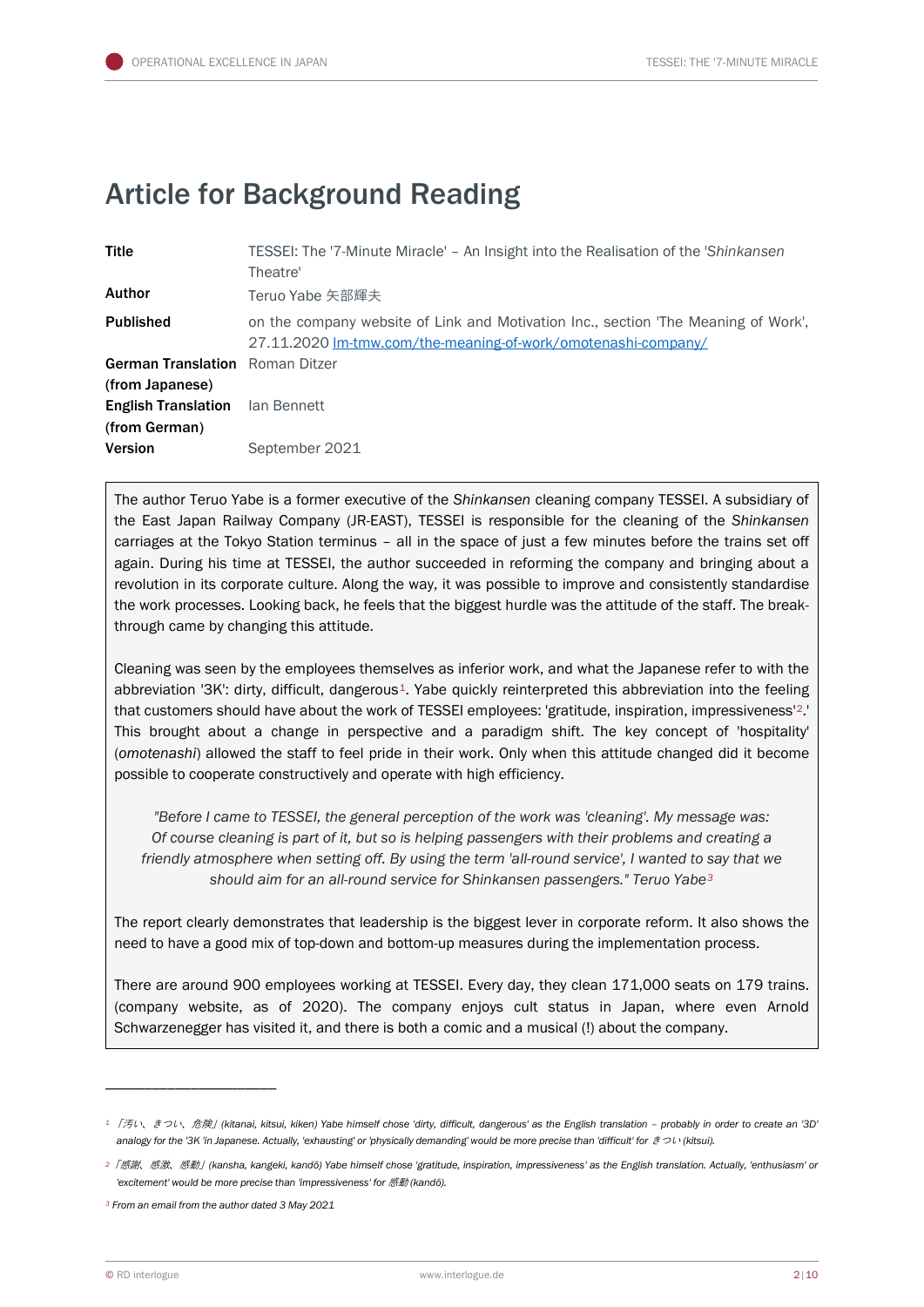## TESSEI: The '7-Minute Miracle'[4](#page-2-2) – An Insight into the Realisation of the '*Shinkansen* Theatre'

It's not 'Cleaning Time'; it's 'Showtime at the *Shinkansen* Theatre!'



TERUO YABE – PRESIDENT OF THE '*OMOTENASHI*[5](#page-2-0) CREATION COMPANY'

### There was an Overall Feeling in the Workplace: "Nobody Appreciates Us."

In 2005, I left the East Japan Railway (JR-EAST) and took up my position as General Manager of Corporate Planning at the Railway Maintenance Company (the predecessor company of TESSEI)<sup>[6](#page-2-1)</sup>. To be honest, at Japan Railways in those days, you didn't really hear anything good about this company: staff turnover was high, and accidents and injuries were not uncommon. I remember going to my new job with an uneasy feeling.

I spent the first month 'looking and learning'<sup>[7](#page-2-2)</sup> – in other words, observing and getting to know the workplace. I was surprised to see how hard the staff were working – they were mostly men and women of

\_\_\_\_\_\_\_\_\_\_\_\_\_\_\_\_\_\_\_\_\_\_

a somewhat advanced age. It was very different from how I imagined it. In actuality, many of the workers cared about the passengers and took their job seriously. I wondered why people changed jobs so often and why there were so many customer complaints.[8](#page-2-3)

We had a lot of interactions and at the end of the month I went out with my new colleagues. Here I was approached by an older worker:

> *"Yabe-san, the people at headquarters, they don't know anything!"*

That was a eureka moment for me: The people doing the work thought that they were being overlooked by the head office and by their own company, or that they had no idea about their work at all. Indeed, communication in the system was only top-down – and that was in the form of directives. There was a long distance from the management to the 'genba'<sup>[9](#page-2-4)</sup>.



- *<sup>7</sup>* 見習い *Actually 'learning by looking' or 'copying'. This is the traditional concept of training in Japanese crafts, as well as in geisha training or martial arts.*
- *<sup>8</sup> In the case study 'Trouble at Tessei' (2015), the situation is described as follows: "As of 2005, the majority of Tessei's employees worked part time. The average worker was 53 years old, had held a number of previous jobs, and often had encountered difficulties on their career path. […] Turnover was a major challenge. Tessei hired 20-30 part-time employees per month, as many were unable to endure the hard work that the job entailed. Safety was another important issue. The number of on-the-job accidents reported by Tessei employees had risen sharply from 2001 to 2005. Complaints from customers were also on the rise. Commonly reported issues included untidy bathrooms and forgotten items left behind on the Shinkansen that were not returned."*
- *<sup>9</sup>* 現場*'Genba' generally refers to the place where things happen. In the context of kaizen, it usually means at the production site or the place where the work happens.*

<span id="page-2-2"></span>*<sup>4</sup>* 「*7* 分間の奇跡」 *'7-minute miracle' is the affectionate term that has come to be used in Japan when referring to the cleaning process for the Shinkansen carriages at the Tokyo Railway Station. These are cleaned within a period of 6 to 7 minutes before the trains set off again.*

<span id="page-2-3"></span><span id="page-2-0"></span>*<sup>5</sup>* 「おもてなし」 *Even though it does not appear in this text, 'hospitality' is a key concept behind the reform at TESSEI, which succeeded in instilling pride in the work of its staff. In turn, this change in attitude enabled constructive cooperation and, as a result, highly efficient operations became possible. The author Teruo Yabe was General Manager of the 'Omotenashi Creation' Department at TESSEI and subsequently named his own company after it.*

<span id="page-2-4"></span><span id="page-2-1"></span>*<sup>6</sup>* 鉄道整備株式会社 *The Railway Maintenance Company was established in 1952. The company name was changed to 'JR-East Japan Techno Heart TESSEI' in 2012 on the occasion of the company's 60th anniversary (*株式会社 *JR* 東日本テクノ ハート *TESSEI). 'Techno Heart' in this context signifies 'Creating hospitality with technology and heart'. Source: [tessei.co.jp/company1.html](http://www.tessei.co.jp/company1.html) (2021)*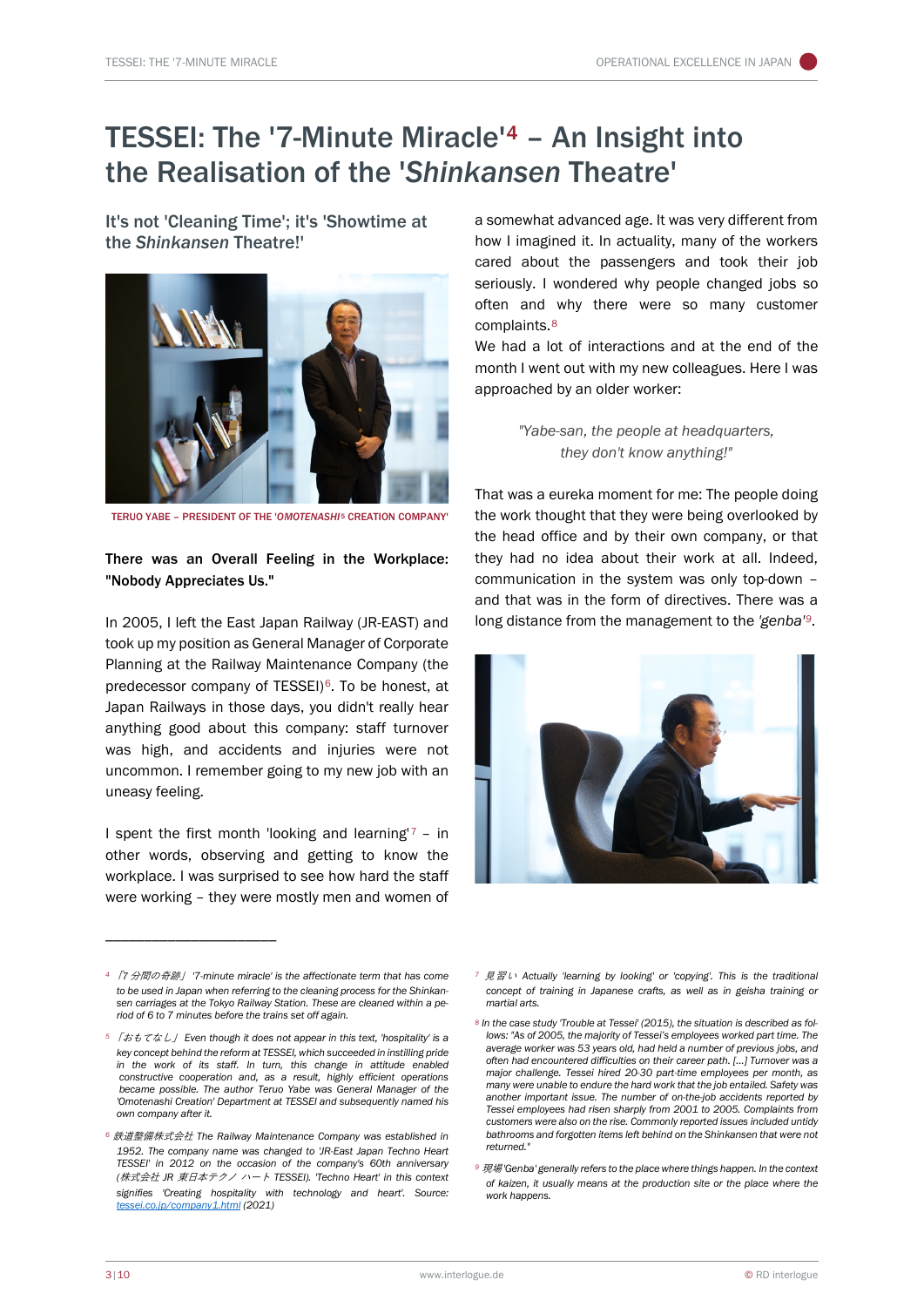#### Giving the Work a New Context ('Reframing')

Having summarized my impressions from the first month in a report, I made a proposal at the management meeting and then launched the reforms. The main issue was how to break the deadlock and get the staff to open up. At every training session from then on, when staff or parttimers came together, I delivered this message:

*"Dear colleagues, you may believe that the world of cleaning in which you work is rightly hidden in the dark, but you are wrong!"[10](#page-3-0)*

*"Without your work, the East Japan Railway Shinkansen trains wouldn't move an inch. After all, you are the technicians who maintain the JR-East trains with a service known as cleaning."*

It was almost like in an anime cartoon when the main character's eyes suddenly start glowing: I could see the change on the faces of the workers. The words had an effect: All of a sudden, a light was being shone upon their work, which they had thought was going unnoticed. I suppose it was that kind of sensation. Hearts began to open. And from then on, we started implementing a series of measures that would increase employee satisfaction.

As we were proceeding with these measures, one employee announced during a presentation:

*"Our workplace is a theatre!"*

*"The passengers have the starring role, while we are the supporting cast. And together we perform wonderful scenes on the stage of the Shinkansen Theatre. This is what we should strive for!"*

That really surprised me. I myself would never have thought of phrasing it that way. The fact that these words came from a member of staff is what makes them so significant. Something called 'reframing' had occurred, where one's own work was redefined: From then on, it was no longer 'cleaning time' but rather 'showtime at the *Shinkansen* theatre'.

## Under no Circumstances Should They Consider Themselves as 'Cleaners'.

What I then did was primarily aimed at stopping the staff from seeing themselves as a 'cleaning lady' or 'cleaning man'. I resolved to do everything I could to prevent this perception. One way to do this was through work clothes. Up to that point, they had only worn standard uniforms for cleaners, but I started getting all kinds of catalogues, from catering to the entertainment industry. From then on, they would sometimes wear Hawaiian shirts, or they would dress up as Santa Claus. As the clothes changed, so too did the mindset. They should not think of themselves as 'cleaners' but as 'members of the *Shinkansen* theatre'. And I used any means necessary to achieve this.

I heard that one time a 62-year-old female colleague had taken her work clothes home with her. When she put them on in front of her grandchild, the child remarked:

> *"Grandma, you look great! It really suits you! Cool!"*

She had a smile on her face when she told me that story. It made me very happy too. I immediately passed it on to our communications department and spread it around the company. I thought it was important to share such an anecdote with all the employees right away.

I had asked people to come to me with their requests regarding the uniforms. One of our seniors approached me and said she would like to appear in a kind of Lady Gaga look as 'Lady *Baba*'[11](#page-3-1) In the end, however, I decided not to take her up on that offer.

<span id="page-3-1"></span><span id="page-3-0"></span>*<sup>10</sup> The text literally states, "[...] you may think the world of cleaning where you work is a dark place, [...]" In the translation, the 'dark place' (*暗い場所*) was*

*interpreted as an area that is hidden from the view of passengers as one does not want to expose what is done there.*

*<sup>11</sup> 'Baba' means old woman in Japanese.*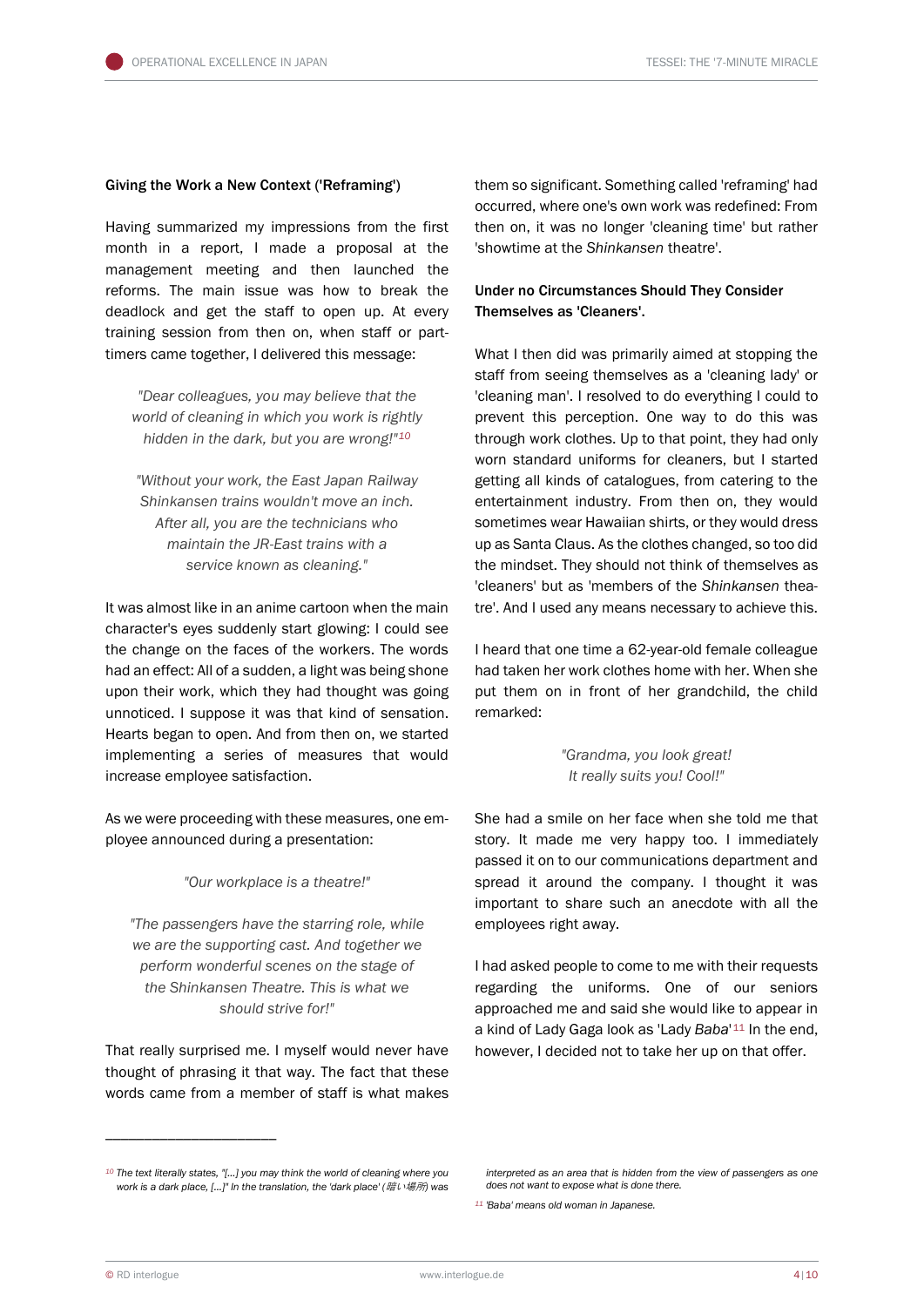

"The Passengers and Colleagues Notice Me!"

Then we launched a programme called 'Angel Re-ports'. A team has about 20 members, and one person from the team was appointed as an 'angel reporter'. This person was asked to report back on all the things they saw or heard while carrying out their work. I made it a rule to report only 'good things'. We didn't need to hear about any bad things. I wanted to create the feeling: "Somebody is taking notice!"

This is exactly the opposite of that suspicious feeling: "Someone is watching me!" That is what gives rise to unfounded fears, and that is why the rule stipulated that only positive things should be reported. Moreover, we didn't specify what we meant by 'good things'. I would say, "Report back on what you yourself think is good." In my opinion, as soon as you set a standard for what is good and what is bad, the distinction becomes difficult and it gets complicated. So I left the criteria to the angel reporters; I was only interested in discovering as many 'good things' as possible.

*"Mr / Mrs X always gets to work a little earlier and arranges the tools so that everyone can work well."*

*"Mr / Mrs Y has only been with the company for three months, but they are so committed that it motivates us all."*

We started to accumulate these kinds of messages. We chose the nicest ones and distributed them

\_\_\_\_\_\_\_\_\_\_\_\_\_\_\_\_\_\_\_\_\_\_

among the staff. And that led to communication: "There's something about me here!" or "Hey, here's a report about you!" In the early days, there were about 400 of these reports a year. By 2015, the number had grown to more than 10,000 reports annually.<sup>[12](#page-4-0)</sup>

Nowadays, when representatives from company management turn to me for advice, I often hear:

> *"There is no culture of praise in our company."*

To which I then reply:

*"Isn't it true in your case that praise only comes from management and executives?"* 

It is, of course, important that management and executives show appreciation, but that has its limits. After all, in some places, the commitment of a worker may not be visible to the management. But the colleagues who work in the same place do notice it. That's why it's important for them to recognise and praise each other's work. This strengthens team cohesion and creates a bond between the employees.

The important thing was not to impose a standard for assessment. Around that time, a company contacted me and told me that they were going to introduce the Angel Reports at their workplace. Apparently they tried to do this but they couldn't get it to work. The reason was that they had given a definition, a classifier along the lines of: "You get 500 yen for this kind of thing". This led to unhappiness in the workplace and some people said: "That's unfair" or "That's biased".

The management needs things to be precise and exact, and they like to have some kind of benchmark for orientation. But if you make the rules too detailed, it just doesn't work. Our goal was to create the feeling: 'My performance is being recognised'. From this point of view, we were definitely right to take the

*the author's emails of 3 and 10 May 2021). Current employment figures (2020): 904 employees, 37% part-time, 34% female. Source: Company websit[e tessei.co.jp/company1.html](http://www.tessei.co.jp/company1.html) (2021)*

<span id="page-4-0"></span>*<sup>12</sup> In 2015, TESSEI employed about 900 people, including 30 'angel reporters'. In terms of the numbers, this means that there were eleven (!) such reports annually per employee. Although this includes some duplication, the figure indicates that a culture of mutual recognition had indeed emerged (from*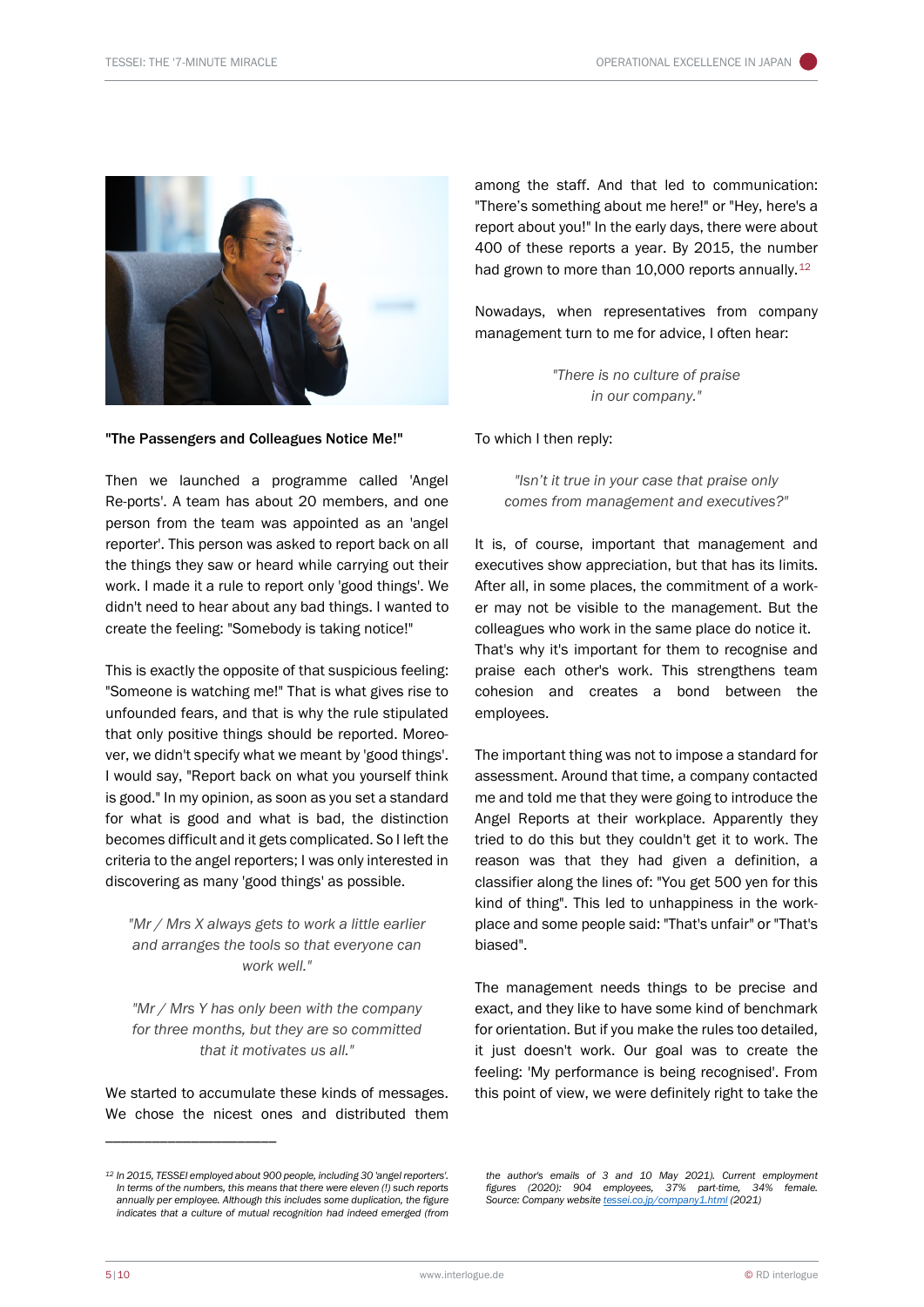approach of 'only positives' and 'let's leave the standards to the angel reporters'.

## Why Harvard Took Notice of the '7-Minute Miracle'



A Phone Call from Harvard University

Around 2010, I got a phone call: "My name is so-andso from Harvard, can I speak to Mr. Yabe?" At first I thought the call was from an insurance company (laughs). And then I was surprised when it became clear that Harvard University wanted to know more about our approach.

We had already been getting some attention in the railway sector. For example, we had about 20 people from an International Railway Association in Europe who came to visit us for a tour. They were all amazed that such a high-quality service was being provided in a sector where the work is hard and where there are many older workers<sup>[13](#page-5-0)</sup>, From that point on, the course of events went something like this: CNN from America came across the report from the railway association, the corresponding CNN coverage was broadcast worldwide and this then led to the request from Harvard University.

That was shortly after the financial crisis. All over the world, the existing approach to management was being called into question and alternatives were

being sought. It was in this context that our approach began to receive attention. There was a lot of debate about top management and efficient monitoring based on a pyramidal organisational structure. And I think in academic circles at that time, people were also looking for ways to highlight the achievements of staff at the base of the pyramid. We were cited as an example of this.[14](#page-5-0)



## Innovations Produced by the Traditional Culture<sup>[15](#page-5-1)</sup> of Japanese Companies

I believe that the traditional culture of Japanese companies was the basis for allowing the employees to shine – with the help of the '*Shinkansen* Theatre'. The idea of a job for life or the seniority principle might be considered old-fashioned these days, but these old systems do produce a particular kind of culture: of dedication to a task over the long term in an environment where one can develop. It is the bonds that are created between people in the teams. Harmony as a common value. Mutual recognition and mutual encouragement. This is the kind of working climate that served as the basis for our reforms.

Our organisation was notable for having a high number of older workers. The service of such

<span id="page-5-1"></span><span id="page-5-0"></span>*<sup>13</sup>* 高齢者 *Literally means 'persons of advanced age'. The author explains: "In Japan, people are generally classed as 'old' if they are 65 or older. At TESSEI there was no exact definition; I personally included anyone who was just under 60 years of age." (from the author's email of 3 May 2021) Translated in the text as 'older', 'elderly employees' or 'senior citizens'.*

*<sup>14</sup> There is a case study on this by the Harvard Business School (2015) entitled 'Trouble at Tessei', see sources.*

*<sup>15</sup>* 風土 *Actually: geographical peculiarity; landscape; landscape character; climate; weather conditions; here it means* 企業風土 *'workplace atmosphere' or 'corporate culture'*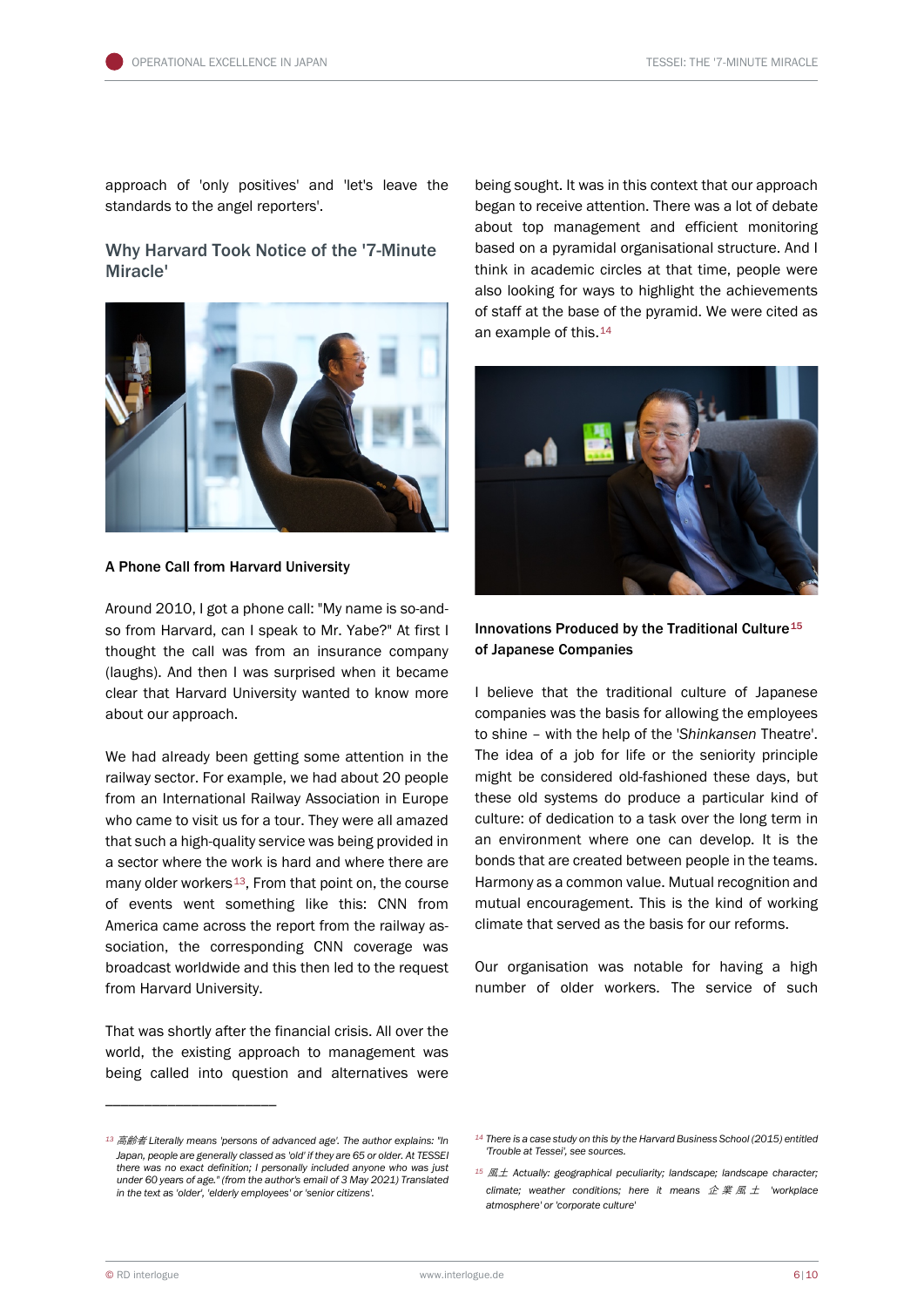employees is often required<sup>16</sup>. My impression at the time was: older workers are still full of energy! We had workers in their 70s who really worked hard. When we think of innovation, we often think of it as 'coming up with completely new ideas'. I understand the term more in the sense of 'questioning the old to gain a new insight'. The things being developed by young people in Silicon Valley are just as much innovations as when a team of elderly employees at the Tokyo railway station redesigns and improves their daily workflow.<sup>[17](#page-6-1)</sup> Tackling and scrutinising your own work with a new approach. This is what 'questioning the old' means: the older the organisation, the more wisdom it contains, but which may be lying dormant. We shouldn't despair just because something is old, but rather change our perspective to a positive assumption, such as: 'This has history' or 'There's a lot of know-how behind it'. After that, it is a matter of discovering the small potentials<sup>[18](#page-6-2)</sup> and to keep on doing this.



#### Success Factors for Changing an Organisation

Meanwhile I have commented in many places on the '*Shinkansen* Theatre' and the '7-Minute Miracle'. And I am always pleased when managers and personnel directors are impressed and decide to copy and implement the measures. This may be very pleasing,

but many of them end up failing and becoming frustrated. Why is that? I am quite sure that it is because they are simply copying what we did on the surface level. 'Reframing the work', 'changing the mindset with new work clothes', 'creating a culture of mutual appreciation through Angel Reports' are all things that sound nice, but what really matters is how 'thorough' you are when implementing them. There is no miracle cure for changing an organisation; day-to-day consistency is the key to success or failure.<sup>[19](#page-6-3)</sup>

I occasionally hear managers for whom it didn't work say things like: "We were ready to try out new measures, but then we were told: 'we are specialists in this or that'; 'we don't have to go that far'. My response is that it was no different for us. No matter how often you might use the term '*Shinkansen* Theatre', it is not so easy to change the mindset of the people. But we were determined to change this perception of ourselves as the 'cleaning crew' and we tried repeatedly with various measures. That kind of change doesn't just happen on its own, so it is important that you don't miss the signs: 'The facial expression is a little different' or 'Feedback is just starting to come in now'. You have to pick up on things like that and share them, and you have to do that constantly. Consciousness does not change easily, but at some point it will. You have to stay on the ball with this belief, otherwise it won't work.

You also have to accept that it's not possible to change everyone. It's not realistic to increase the motivation of all employees equally, nor can you create an organisation where everyone is highly motivated. In a stagnant organisation, perhaps only 5% of the workforce can make a difference in the beginning. The important thing is to find these people and develop them into leaders. It is not a question of favouritism but of strategy; you might call it strategic personnel planning. Time and money are limited, so

<span id="page-6-0"></span>*<sup>16</sup> Against the backdrop of the 'ageing population' (*高齢化社会*), which is progressing particularly rapidly in Japan, policymakers have for many years been calling on companies to make greater use of the untapped labour potential of their older employees, and also of women.*

<span id="page-6-3"></span><span id="page-6-1"></span>*<sup>17</sup> The distinction between product innovation and process innovation is also common in business economics.*

<span id="page-6-2"></span>*<sup>18</sup> Here, the author literally speaks of 'small discoveries' (*小さな発見*), adding: "'Small discoveries' is to be understood literally: Discovering things that are in one's own working environment, that one can implement oneself in the* 

team and solving them with practical intelligence and dedication. This is *what is meant by 'Kaizen' in Japan. I believe that if you then create bonds in the workforce through mutual appreciation of this resourcefulness and dedication to work, this can then lead on to a great discovery (pioneering innovation)." (from author's email, 3 May 2021)*

*<sup>19</sup> Masaaki Matsuo puts it very similarly in his article 'World Class': "There are no magic tricks for maintaining and improving quality. There are only daily and constant improvement activities!" (see sources)*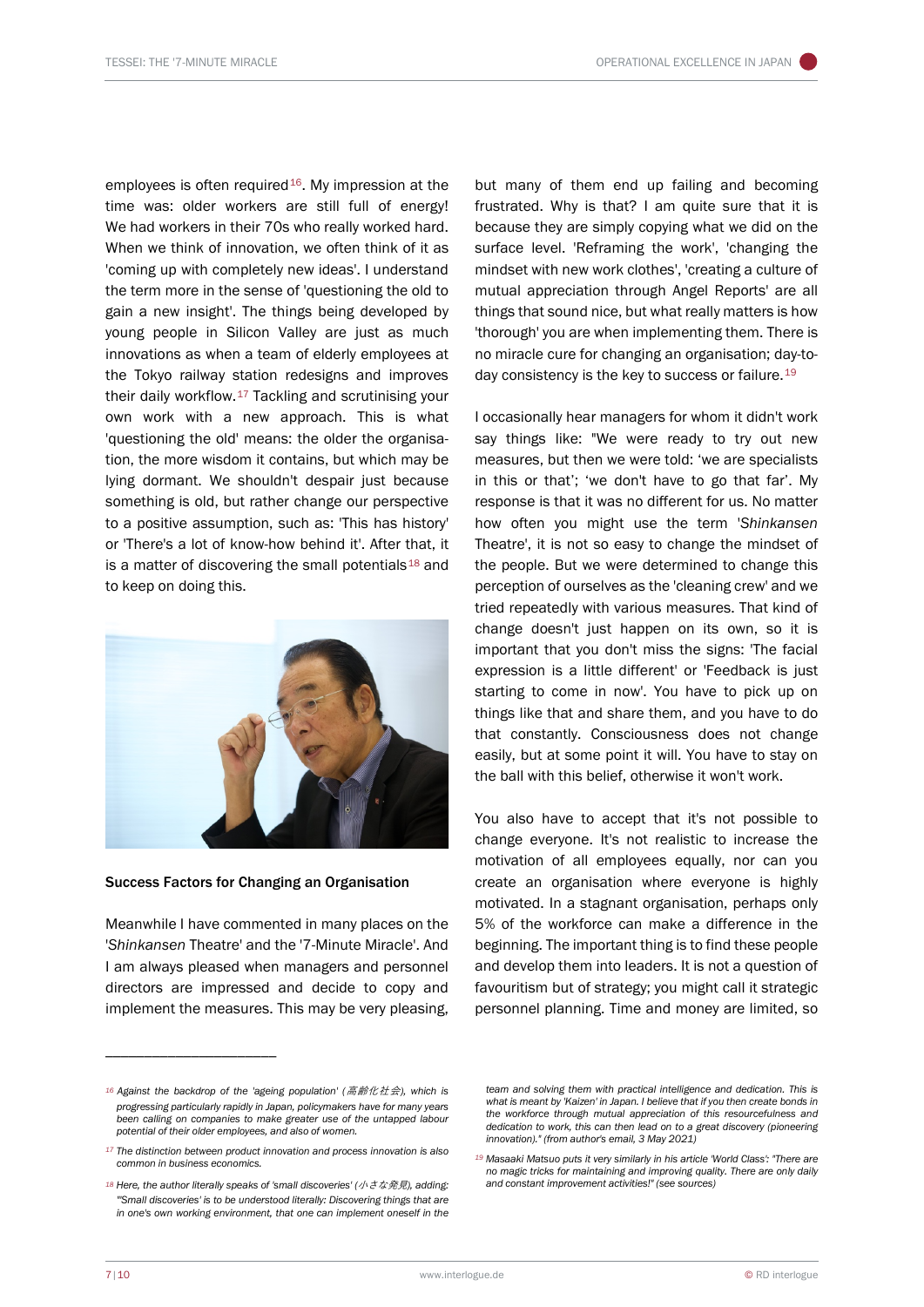how can you make a difference under these circumstances? Take a close look inside your organisation and find those employees who shine and who have potential.

You then focus your investment on these people and let them become the leaders of your reform. These leaders are the ones who are engaged and striving in their workplaces, and who will change their followers. This is how transformation happens. We had a lot of employees who had a negative view of the change of work clothes or the Angel Reports and other such measures, and they expressed this view. But there were also people who embraced it and who were excited about it. In this type of situation, it is better to go forward together with those who want to change, even if they are few in number, than to be influenced by negative opinions.

I am often asked how I dealt with opposition, and my answer is: "Pay it no heed". It is more important that the people driving the change are in the spotlight, changing perceptions one person at a time. At some point, when their number reaches a certain level, the company culture will change. People can't escape from influences, and they are strongly influenced by their environment. As soon as the minority becomes the majority, those who have always been against it will either change or leave. And that's okay.



## Short Curriculum Vitae:

### Teruo Yabe **矢部輝夫**

President of the *'Omotenashi* Creation Company'

Joined Japan State Railways in 1966. Responsible for train and passenger safety matters for 40 years. From 2005, Board Member and General Manager of the Corporate Planning Department at Railway Maintenance Company (now JR-East Techno Heart TESSEI Co., Ltd.). Transformed the *Shinkansen* cleaning company into a 'hospitality service provider' by establishing the idea of 'all-round service'. Retired in 2015 after holding positions as Senior Managing Director and General Manager of the *'Omotenashi* Creation' Division. Founded the *'Omotenashi* Creation Company', consultancy work.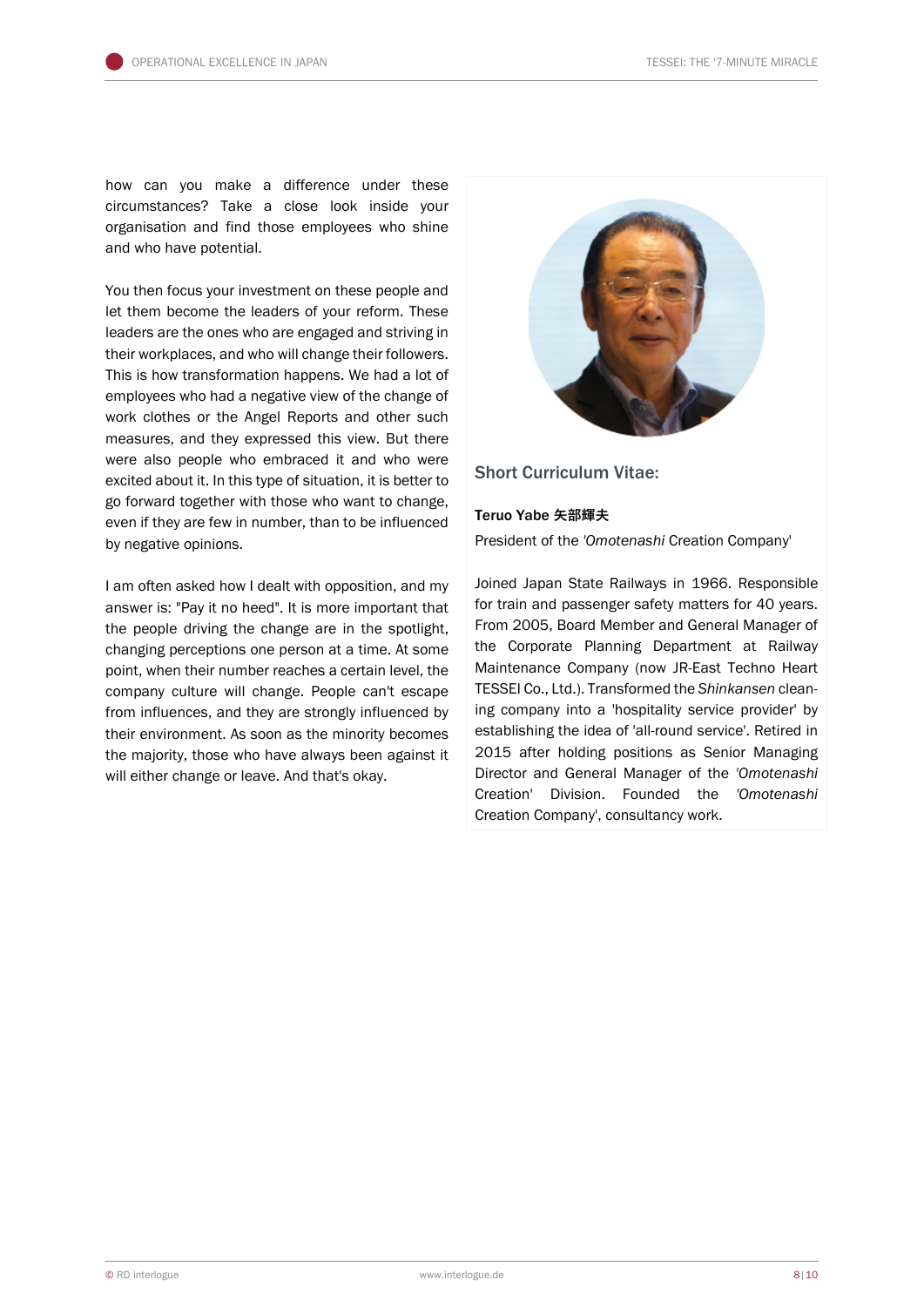### Internet Sources and Backups<sup>[20](#page-8-0)</sup>

#### Article

The above article is published under the title「7 分間の奇跡」を実現する新幹線劇場誕生秘話 on 27.11.2020 on the website of the company Link and Motivation Group Inc. in the section 'The Meaning of Work'. Source: [lm-tmw.com/the-meaning-of-work/omotenashi-company/](https://lm-tmw.com/the-meaning-of-work/omotenashi-company/) (retrieved on 05.04.2021) Backup: [web.archive.org/web/20210504093720/https://lm-tmw.com/the-meaning-of-work/omotenashi-company/](https://web.archive.org/web/20210504093720/https:/lm-tmw.com/the-meaning-of-work/omotenashi-company/)

#### Article

Ethan Bernstein; Ryan W. Buell, 'Trouble at Tessei'; Harvard Business School, Oct. 2015 Source: [hbsp.harvard.edu/home/](https://hbsp.harvard.edu/home/)

#### Article

Masaaki Matsuo 松尾政明, 『世界一』の"夢"を現実のものに・・・生き残りをかけた工場再生へ; in: IE レビュー

(IE Review), Vol. 50 No. 2 2009.5, S. 15-21

Translation: Roman Ditzer, 'World Class – Realising a Dream and Reviving a Plant – The Alternative: Demise', 2019

Source: researchgate.net/publication/343722537 World Class - Realising a Dream and Reviv[ing\\_a\\_Plant\\_-\\_The\\_Alternative\\_Demise](https://www.researchgate.net/publication/343722537_World_Class_-_Realising_a_Dream_and_Reviving_a_Plant_-_The_Alternative_Demise)

#### Legal Notice

RD interlogue St. Annenufer 5, c/o EQS Group 20457 Hamburg www.interlogue.de

\_\_\_\_\_\_\_\_\_\_\_\_\_\_\_\_\_\_\_\_\_\_

Translation rights with kind permission of author, Rights granted by the publisher in February 2021: "editing and photos by courtesy of THE MEANING OF WORK, a project of the Link and Motivation Group, © 2020"

#### © Copyright

This work and all content and illustrations contained therein are protected by copyright. With the exception of those cases permitted by copyright law, the usage or exploitation of this work is not permitted without the express consent of Dr Roman Ditzer. This applies in particular to reproduction, editing, translation, microfilming and archiving of this material, as well as processing in electronic systems.

<span id="page-8-0"></span>*<sup>20</sup> Internet content can change over time, so, where possible, we have made backup copies of the internet sources on archive.org.*